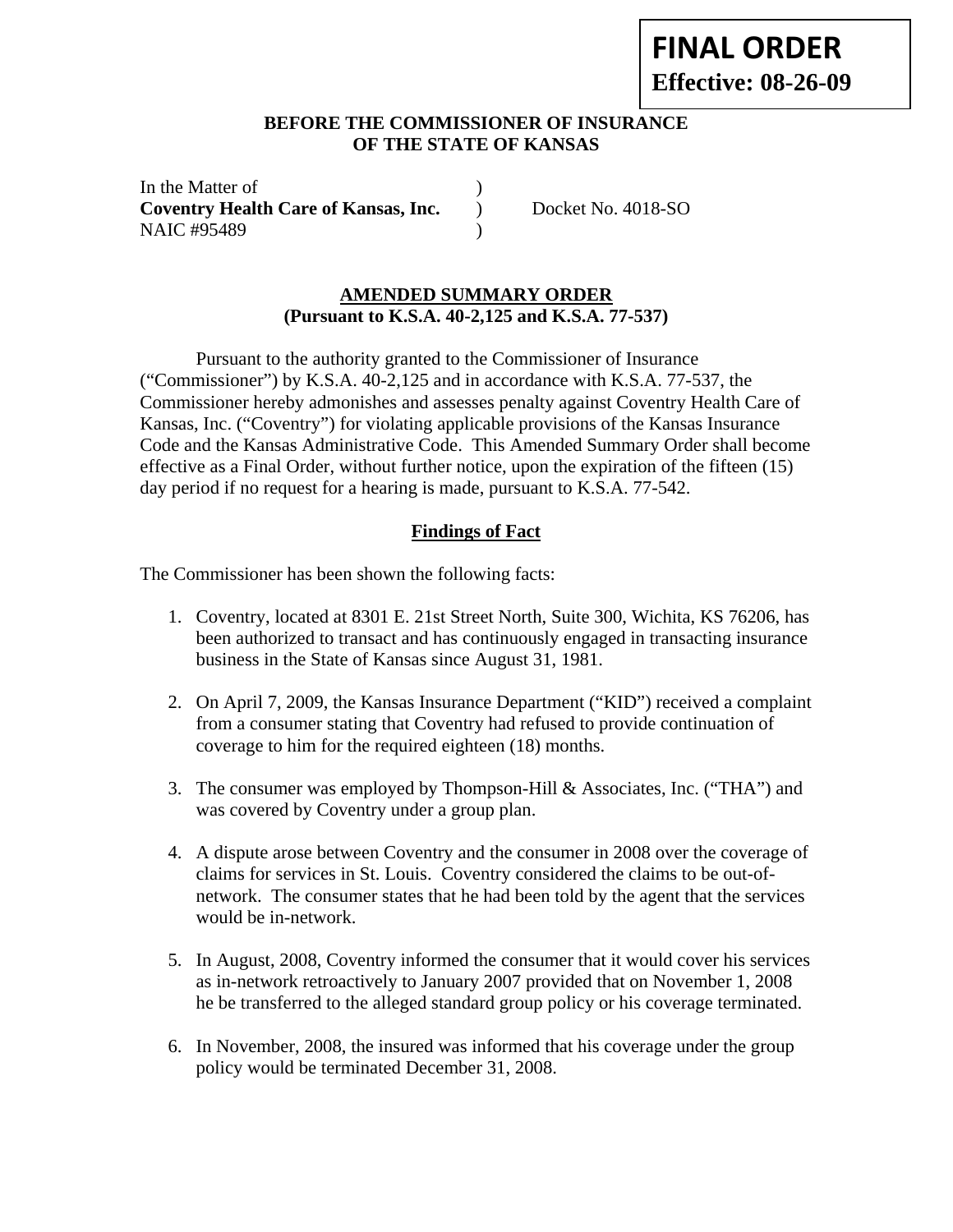- 7. The insured elected continuation of coverage and that coverage commenced on January 1, 2009.
- 8. In mid February, 2009, the insured's employment at THA terminated.
- 9. Effective April 30, 2009, THA terminated its group policy with Coventry.
- 10. Effective May 1, 2009, the insured's continuation of coverage was terminated by Coventry on the ground that TMA had terminated its group policy with Coventry.
- 11. The insured has paid all premiums for continuation of coverage in a timely manner to THA for delivery to Coventry.
- 12. In its letter dated April 30, 2009, Coventry stated that when TMA terminated its group policy, Coventry offered the insured a conversion policy and referred him to the Missouri High Risk Pool.
- 13. In its letter to KID dated April 30, 2009, Coventry stated that it would offer the insured continuation of coverage but it did not do so.
- 14. In May 2009, Coventry sent the consumer notice of increase of the insured's premium from \$517.00 to over \$900.00.
- 15. The consumer has paid for insurance from the Missouri High Risk Pool for May and June 2009 at the rate of at a rate of \$381.00 per month for a total of \$762.00.
- 16. The Missouri High Risk Pool insurance provides coverage that is inferior to that of the group policy under which the consumer was previously covered.
- 17. In its response to the consumer's complaint and Kid's inquiry regarding the increase in cost, Coventry stated that the discrepancy "arises from the different premiums charged for continuation vs. conversion policies."
- 18. In its letter dated May 29, 2009, Coventry stated: "[T]he insured can disregard the Conversion Policy notice and premium information as he has chosen continuation of coverage for 18 months instead."
- 19. In June 2009 Coventry offered continuation of coverage to the consumer retrospectively to May 2009 at the cost of \$571.00 per month for May and June 2009.
- 20. The July 2009 premium in the amount of \$381.00 for the Missouri High Risk Pool insurance is due now an must be paid by the consumer pending a decision.
- 21. If the consumer elects continuation of coverage from Coventry, he will have to pay the May, June, and July 2009 Coventry premiums of \$571.00 per month for a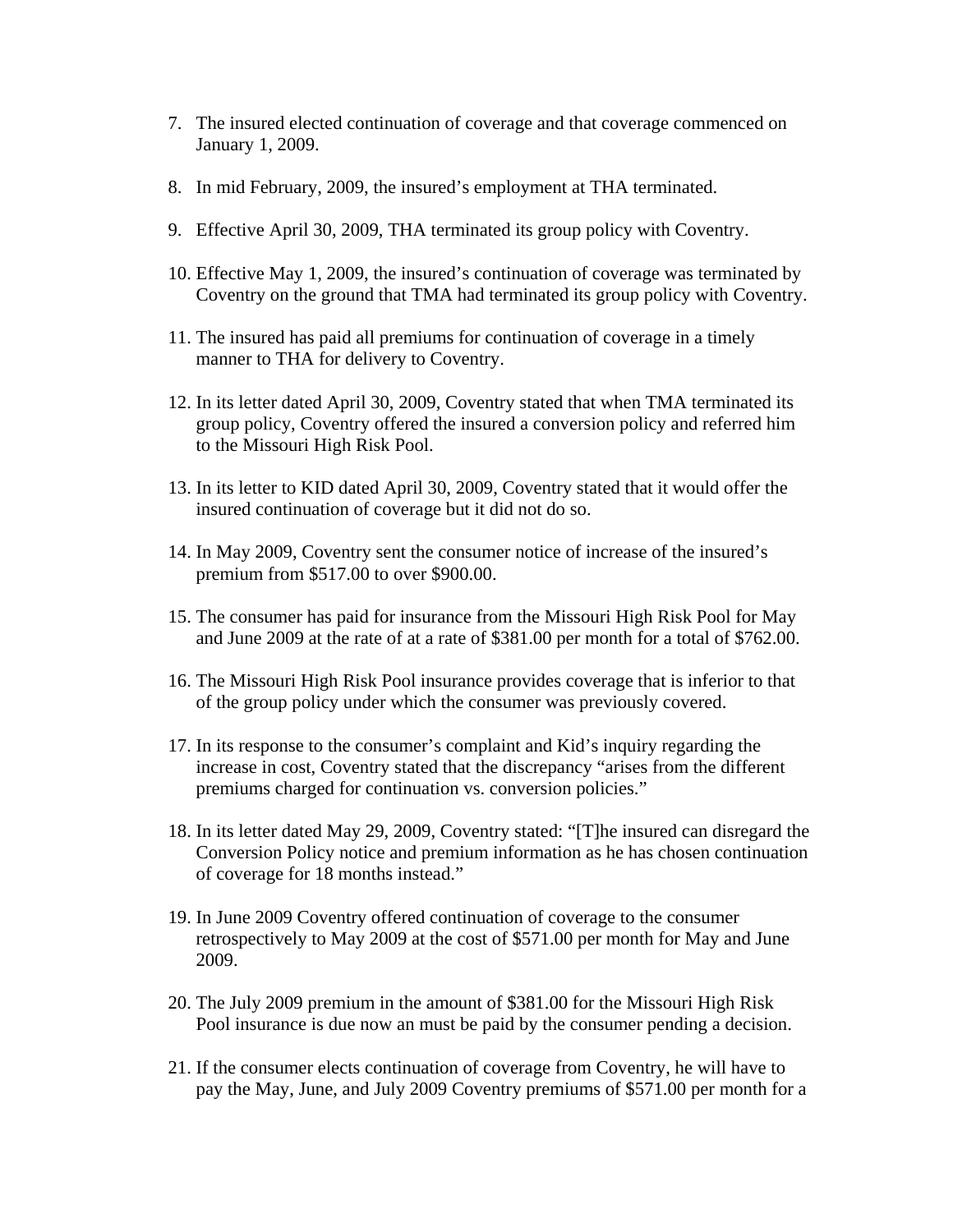total of \$1,713.00 and for the same months pay the Missouri High Risk Pool premiums \$318.00 totaling \$\$1143.00.

- 22. Claims for medical services provided to the consumer have been submitted for May, June and July 2009.
- 23. The consumer would have higher out of pocket cost for those claims after insurance coverage by the Missouri High Risk Pool than he would have after coverage under the Coventry policy.
- 24. Until the consumer knows whether Coventry will reimburse him for the difference between the amount of the Missouri High Rise pool premiums paid for May, June, and July 2009, he is not able to make a decision on the coverage he will elect.
- 25. The difference between the Missouri High Risk Pool cost and the Coventry cost of coverage for the months of May, June, and July 2009 is \$570.00.

#### **Applicable Law**

K.S.A. 40-2209 (i) states, in pertinent part:

A group policy of insurance delivered or issued for delivery or renewed which provides hospital, surgical or major medical expense insurance, or any combination of these coverages, on an expense incurred basis, shall provide that an employee . . . whose insurance under the group policy has been terminated for any reason, including discontinuance of the group policy in its entirety or with respect to an insured class . . . shall be entitled to have such coverage nonetheless continued under the group policy for a period of 18 months . . . .

K.S.A. 40-2,125 states, in pertinent part:

- (a) If the commissioner determines after notice and opportunity for a hearing that any person has engaged or is engaging in any act or practice constituting a violation of any provision of Kansas insurance statutes or any rule and regulation or order thereunder, the commissioner may in the exercise of discretion, order any one or more of the following:
	- (1) Payment of a monetary penalty of not more than \$1000 for each and every act or violation, unless the person knew or reasonably should have known such person was in violation of the Kansas insurance statutes or any rule and regulation or order thereunder, in which case the penalty shall be not more than \$2,000 for each and every act or violation . . . .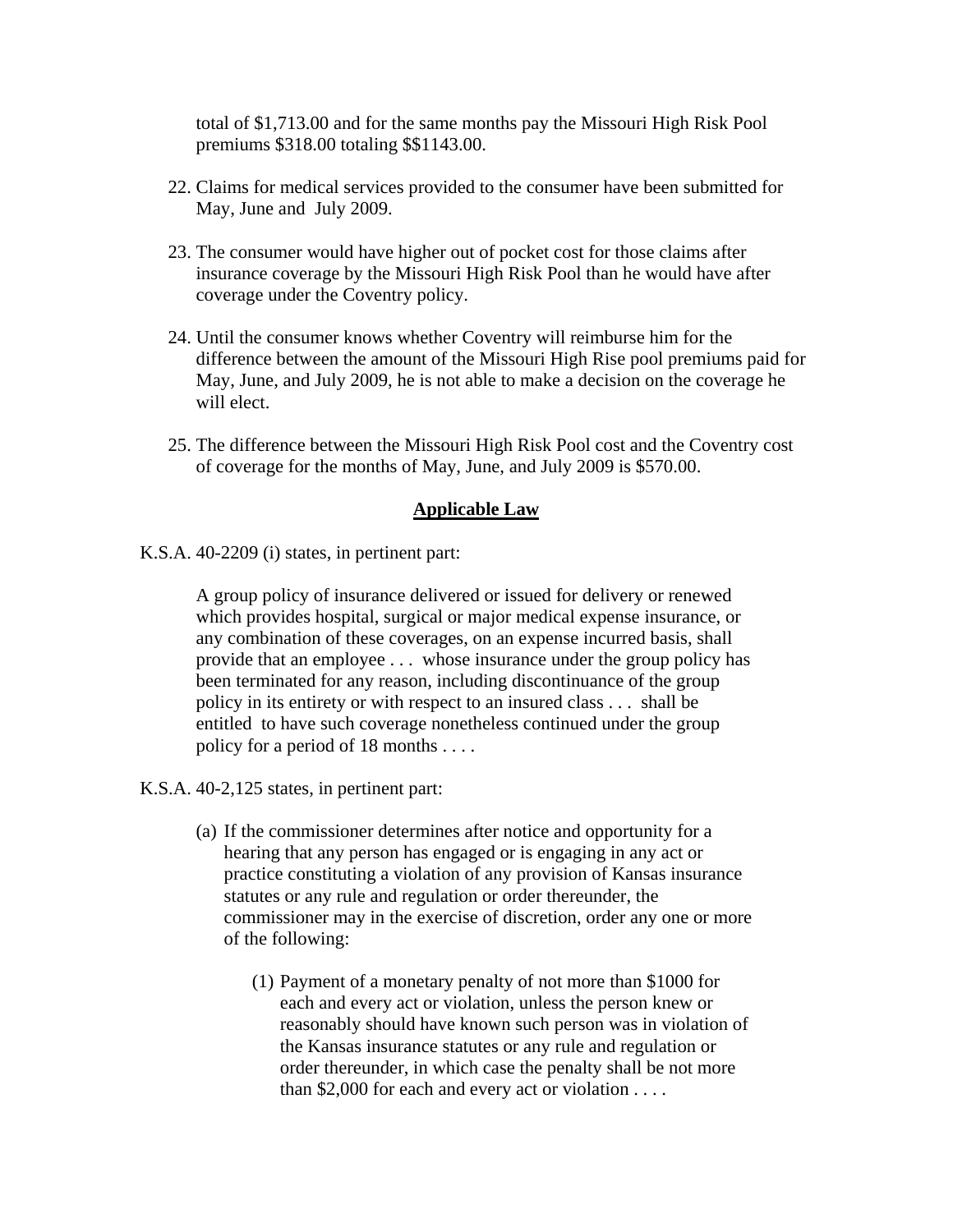#### K.S.A. 40-2406 states, in pertinent part:

- (a) Whenever the commissioner has reason to believe that any . . . person has been engaged or is engaging in this state in any unfair . . . act or practice, whether or not defined in K.S.A. 40-2404 and amendments thereto, and that a proceeding by the commissioner in respect thereto would be in the interest of the public, the commissioner shall issue and serve upon such person a statement of the charges in that respect and conduct a hearing thereon in accordance with the provisions of the Kansas administrative procedure act.
- (b) If, after such hearing, the commissioner determines that the person charged has engaged in any unfair . . . practice, any costs incurred as a result of conducting any administrative hearing authorized under the provisions of this section shall be assessed against such person or the company or companies represented by such person as an agent, broker or adjuster who is a participating party to the matter giving rise to the hearing. As used in this subsection, "costs" shall include witness fees, mileage allowances, any costs associated with reproduction of documents which become a part of the hearing record and the expense of making a record of the hearing.
- K.S.A. 40-2407(a) states, in pertinent part:

If, after such hearing, the commissioner shall determine that the person charged has engaged in an . . . unfair . . . act or practice, the commissioner shall render an order requiring such person to cease and desist from engaging in such . . . act or practice . . . .

# **Policy Reason**

 Continuation of coverage that provides transition coverage for consumers whose coverage under a group policy has been terminated for any reason serves the needs of consumers and the state of Kansas.

## **Conclusions of Law:**

Based upon the Findings of Fact enumerated in paragraphs #1 through #25 and the Applicable Law stated above, the commissioner finds that Coventry has violated Kansas insurance laws as follows:

- (a) Coventry has failed to provide continuation of coverage to the insured as required by  $40-2209(i)$ .
- (b) Coventry has engaged in an . . . unfair . . . act or practice by stating to KID that it would provide continuation of coverage and sending the insured a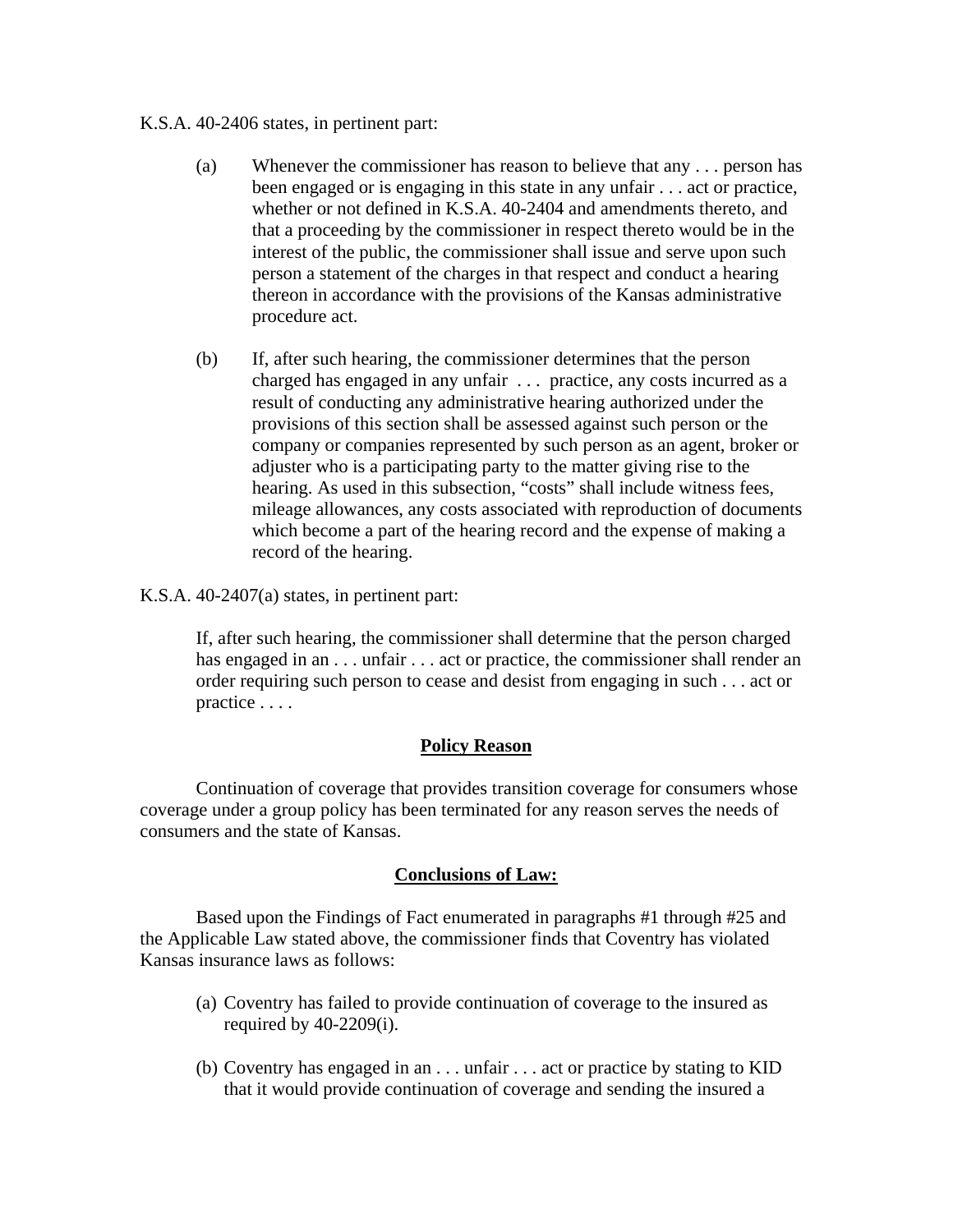notice of premium amount of a conversion policy in violation of K.S.A. 40- 2406 (b).

## **IT IS, THEREFORE, ORDERED BY THE COMMISSIONER OF INSURANCE:**

Pursuant to K.S.A. 40-2,125, Coventry is ordered to pay a monetary penalty, due and payable to the Kansas Insurance Commissioner on or before the 14th day from the date of this Order, in the amount of ONE THOUSAND DOLLARS AND 00/100 (\$1000.00) for its above-stated violation of K.S.A. 40-2209 (i).

Pursuant to K.S.A. 40-2407 (1), Coventry is ordered to cease and desist from denying continuation coverage to the insured and to other like situated individuals whose coverage under a group policy has ceased due to the termination of group policy effective May 2009.

The Commissioner shall maintain jurisdiction over this matter to issue any Order(s) deemed necessary and appropriate.

# **IT IS SO ORDERED THIS \_7th\_ DAY OF AUGUST, 2009 IN THE CITY OF TOPEKA, COUNTY OF SHAWNEE, STATE OF KANSAS.**



| $\angle$ s/ Sandy Praeger        |
|----------------------------------|
| <b>Sandy Praeger</b>             |
| <b>Commissioner of Insurance</b> |

 $\angle$ s/ John W. pbell $\angle$  John Campbell General Counsel

## **NOTICE OF RIGHTS**

Coventry is entitled to a hearing pursuant to K.S.A. 77-537, the Kansas Administrative Procedures Act. If Coventry desires a hearing, the company must file a written request for a hearing with:

 John W. Campbell, General Counsel Kansas Insurance Department 420 S.W. 9th Street Topeka, Kansas 66612